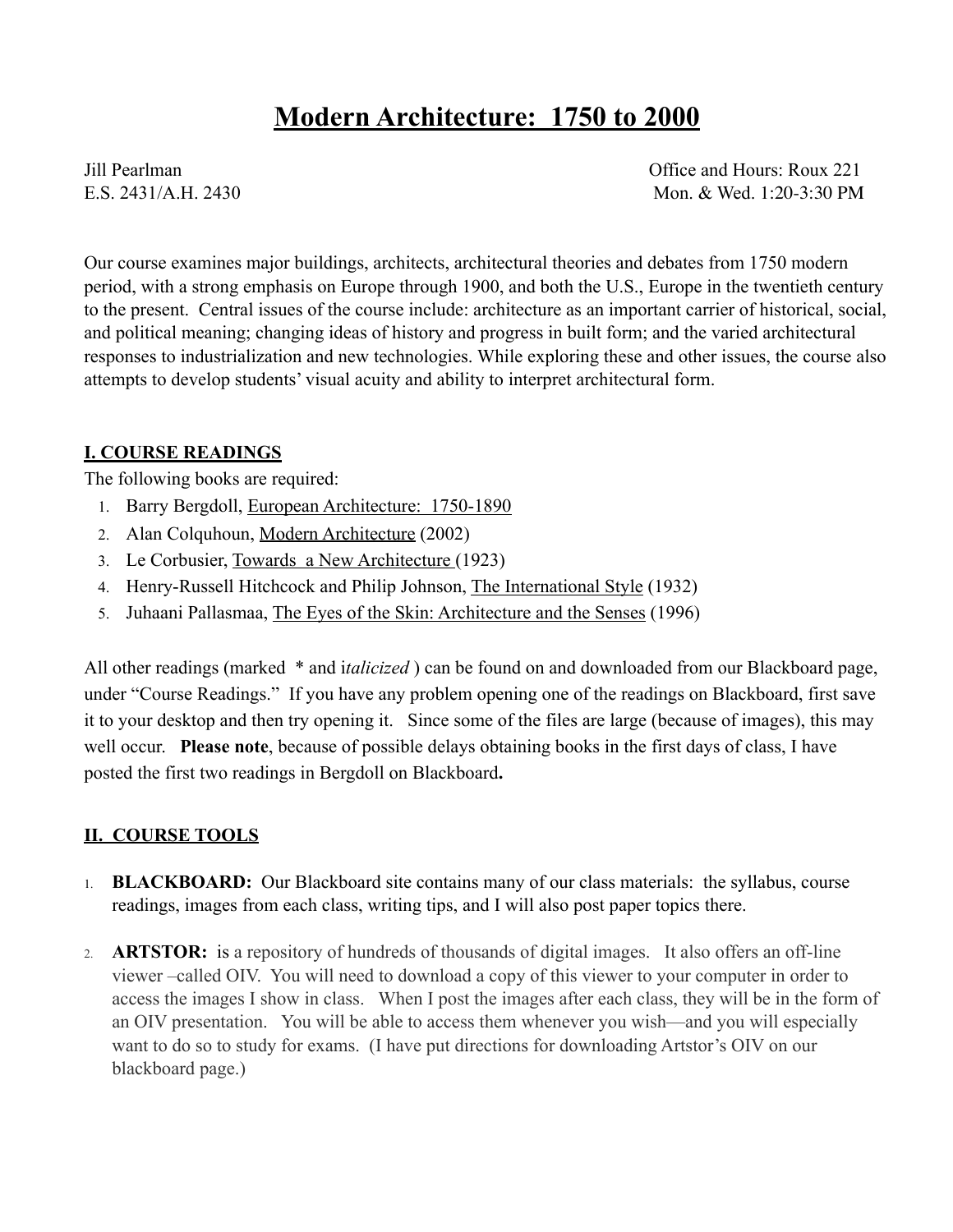# **III. COURSE REQUIREMENTS**

1. **CLASS PARTICIPATION AND ATTENDANCE:** You are required to be present in class, to read assignments carefully, and to participate actively in class discussion.

# 2. **IF YOU MISS CLASS**:

- Unexcused absences from class will lower your final grade in the course.
- If you miss five classes without a note from the dean, you will fail the course.
- 3. **PAPERS:** course requires 3 papers. Topics will be posted on blackboard at least 10 days before they are due. No extensions. If late, you will be penalized 1/3 of a grade for each day that passes.
	- **Paper #1** (5-6 pp.), due Friday, Sept. 21<sup>st</sup>, at 4:00 pm in my office
	- **Paper #2** (5-6 pp.), due Friday, Oct.  $26<sup>th</sup>$ , at 4:00 pm in my office
	- **Paper #3** (5-6 pp.), due Friday, Nov. 30<sup>th</sup>, at 4:00 pm in my office
- **4. MIDTERM and FINAL EXAMS:** The exams will cover reading assignments and material discussed in each class. The final will pick up where the midterm left off and will not be comprehensive.
- 5. **COURSE GRADE:** Your final grade will be based on the following: Papers: 55% total (the lowest of the 3 paper grades will count 15%, the other 2 papers, 20% each). Exams: 40% total or 20% each. Class participation, 5%

# 6. **ETIQUETTE:**

- It is rude to stroll out of the room during the middle of class. Unless it is an emergency, please do not do so. Use the bathroom and get a drink before class begins.
- Turn phones off and leave them packed up during class.
- No computers or iPads permitted in class. (Please see me if this presents a problem for you.)

# **CLASS SCHEDULE AND ASSIGNMENTS**

## **I. Becoming Modern**

## **Wed. Aug. 29 : Course introduction**

## **Mon Sept. 3: Enlightenment Architecture**

- Barry Bergdoll, European Architecture, (2000), 1-41 (\*\*\*posted on blackboard)
- *\*Marc Antoine Laugier, excerpt from Essai sur l'architecture, (1753), 6 pp.*

## **Wed. Sept. 5: Visionaries and Revolutionaries**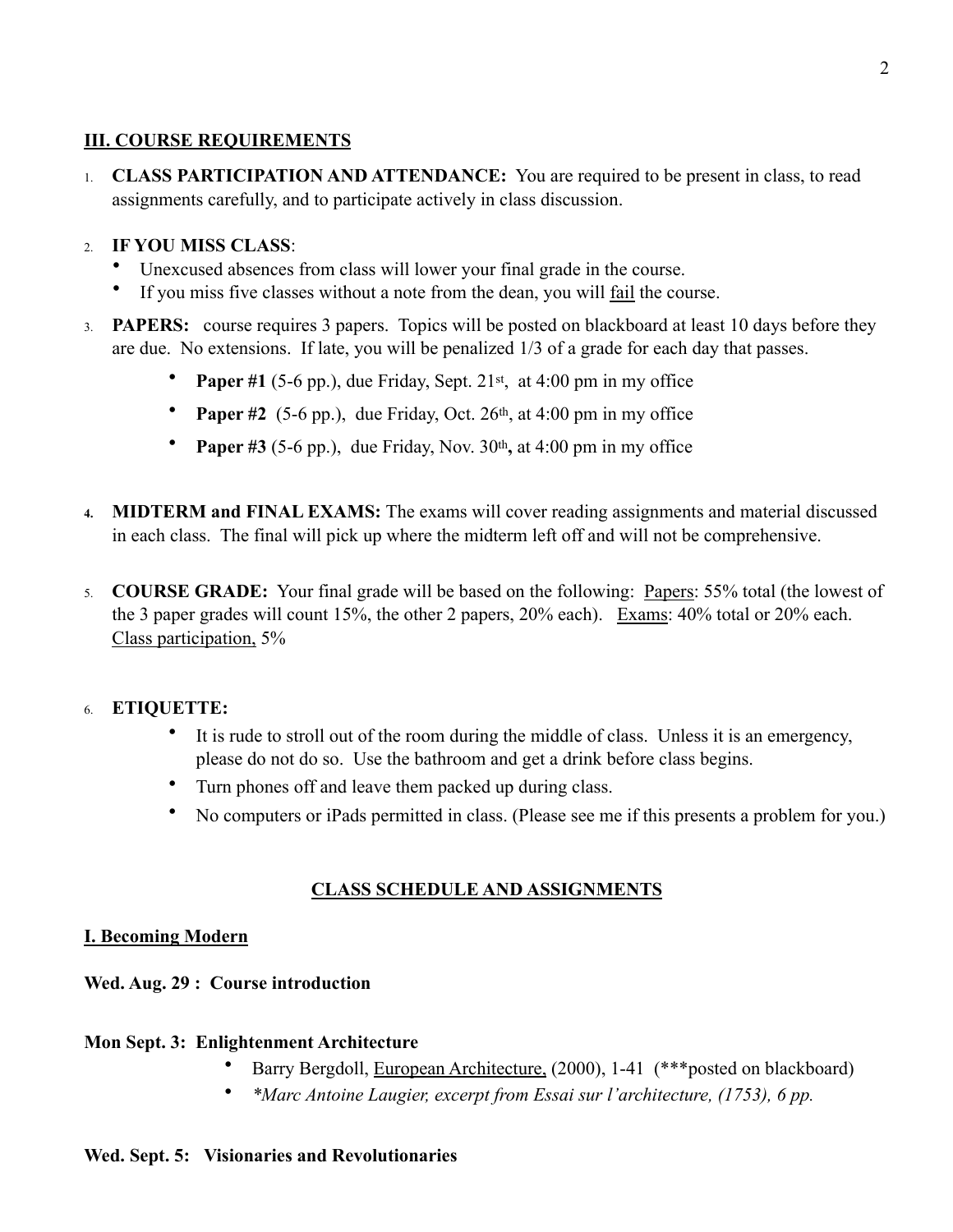- Bergdoll, European Architecture, 86-102 **(\*1st week of Bergdoll on blackboard)**
- *\*Étienne*-Louis *Boullé, excerpt from "Architecture, Essay on Art," (1794), 10 pp.*
- *\*Claude-Nicolas Ledoux, excerpt from "Architecture Considered in Relation to Art Morals and Legislation," (1804), 2 pp.*

## **Mon. Sept. 10: The Sublime and the Picturesque**

- Bergdoll, European Architecture , 73-79, 84-85 **(\*on blackboard)**
- *\*Edmund Burke, excerpt from "A Philosophical Inquiry into the Origin of our Ideas of the Sublime and Beautiful." (1757) 10 pp.*
- • *\*Uvedale Price, from "Essays on the Picturesque," (1794), 5 pp. and William Gilpin, "On Picturesque Beauty," (1792), 10 pp.*

## **Wed. Sept. 12: Antiquity and National Identity**

- Bergdoll, European Architecture , 139-156, 184-189
- *\*Heinrich Hübsch, "In What Style Shall We Build,"* (1828*) and intro., 13 pp.*

## **Mon. Sept. 17: Dramatic Sensibilities: Schinkel and Soane**

- Bergdoll, European Architecture , 119-127
- *\*Gillian Darley and Helen Dorey, "Soane, the Man and His Circle" and "Lincoln's Inn Fields," (1999), 11 pp.*
- *\*Peter Betthausen, "Karl Friedrich Schinkel: A Universal Man,"(1991), 8 pp.*

## **Wed. Sept. 19: The École des Beaux-Arts and its Discontents**

- Bergdoll, European Architecture , 173-184
- \**Marc Le Coeur, "An Architect of Silence (Henri Labrouste)," (2013), 8 pp.*

## **Mon. Sept. 24: Gothic Pieties**

- Bergdoll, European Architecture , 142-146, 156-170
- *\*AWN Pugin, from "Contrasts," (1836) and "The True Principles," (1841), 3 pp.*
- *\*Brief Biography of Pugin, 2 pp.*
- *\*John Summerson, "Viollet-le-duc and the Rational Point of View," (1949), 23 pp.*

## **Wed. Sept. 26: The Nature of Gothic**

- Bergdoll, European Architecture, 207-218
- *\*Ruskin "The Nature of Gothic," (1853), 30 pp.*

## **Mon. Oct. 1: William Morris and the Arts and Crafts**

• Bergdoll, European Architecture , 219-224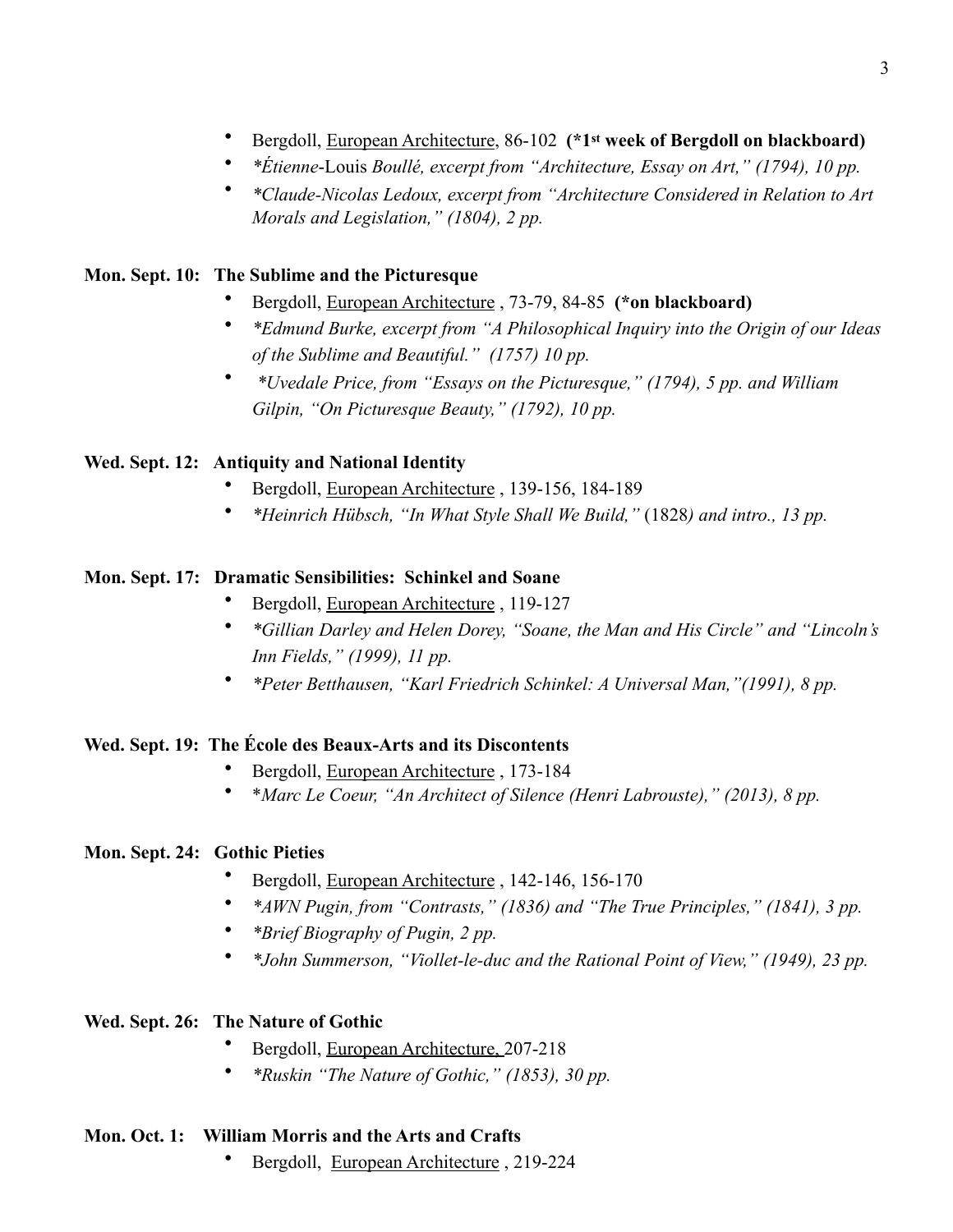- *\*Fiona MacCarthy, excerpt from "Anarchy and Beauty, William Morris and His Legacy," (2014), 15 pp.*
- *\*William Morris, "The Revival of Architecture," (1888), 7 pp.*

## **II. Being Modern**

## **Wed. Oct. 3: Adolf Loos and the Vienna Secessionists**

- Alan Colquhoun, Modern Architecture, (2002), 9-33; 73-85.
- *\*Adolf Loos, "Ornament and Crime," (1929), 8 pp.*

## **FALL BREAK**

## **Wed. Oct. 10: First Machine Age**

- Alan Colquhoun, Modern Architecture, 57-71.
- Le Corbusier, Toward a New Architecture, (1923), 1- 65, 87-103

## **Mon. Oct. 15: Midterm**

## **Wed. Oct. 17: Le Corbusier**

- Alan Colquhoun, Modern Architecture, 137-157
- Le Corbusier, Toward a New Architecture, 109-148, 229-265.

## **Mon. Oct. 22: The Bauhaus and the New Architecture: Gropius and Mies**

- Alan Colquhoun, Modern Architecture, 159-179.
- *\*Kathleen James-Chakraborty, (2006) "Introduction to Bauhaus Culture,"*
- *\*Gropius on the Bauhaus, (1923), 9 pp.*
- *Barry Bergdoll and Leah Dickerman, (2009) "Bauhaus Workshops for Modernity," 25 pp.*

## **Wed. Oct. 24: The Avant-Garde in Europe**

- Alan Colquhoun, Modern Architecture, 109-135
- *\*Constructivist and De Stijl Manifestos and Primary Sources, (1920s), 7 pp.*
- *\*JJP Oud, "Architecture and Standardization," (1918), 1 p.*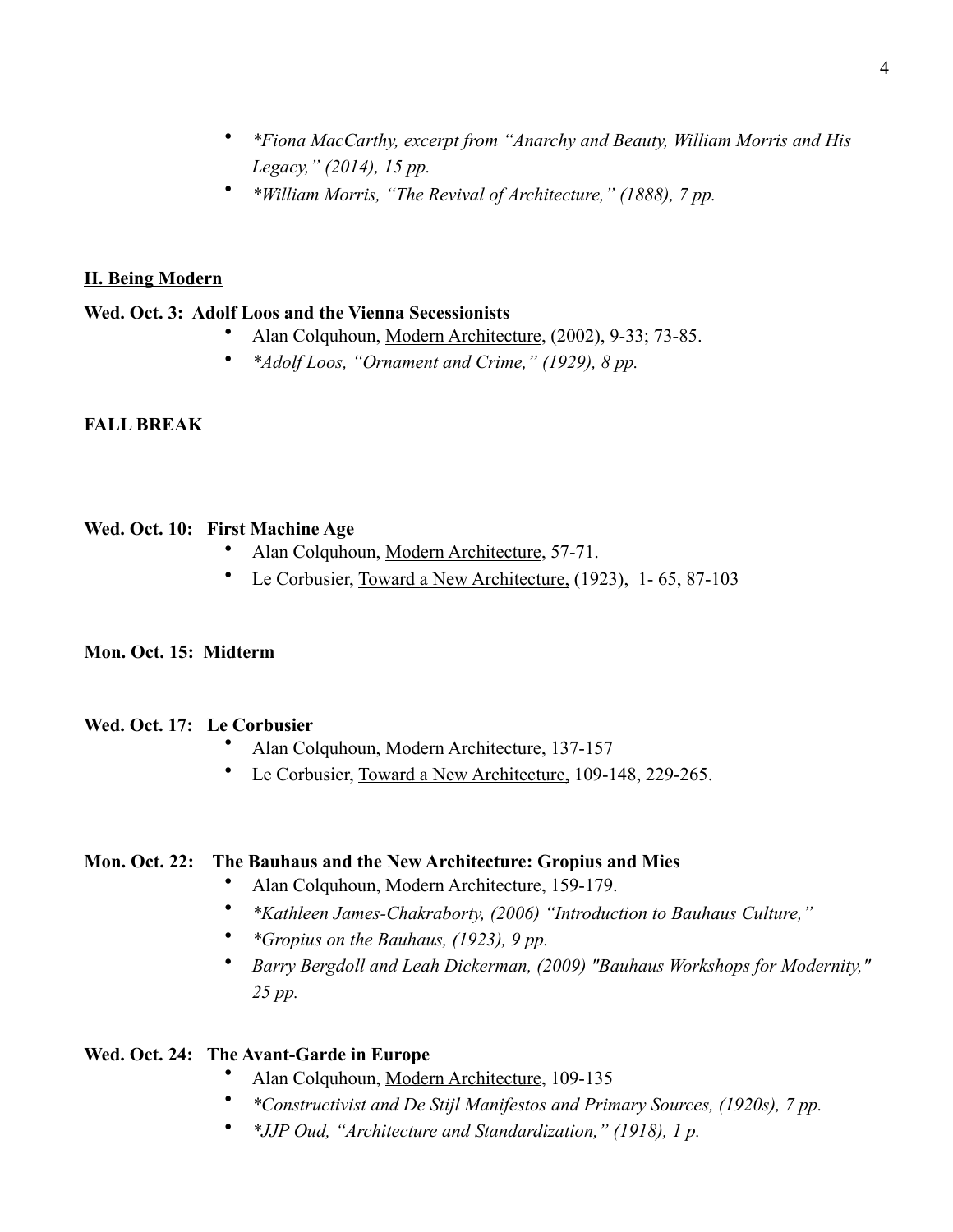#### **Mon. Oct. 29: The International Style**

• H.R. Hitchcock and Philip Johnson, The International Style, (1932), 22-95

## **Wed. Oct. 31: Beyond the Pale and Pristine**

- *\*Winfried Nerdinger, "Alvar Aalto's Human Modernism," (1999), 18 pp.*
- *\*Tim Benton, Modernism and Nature, (2006), 11 pp.*

## **Mon. Nov. 5: Exiles and Émigrés**

• *\*William Jordy, "The Aftermath of the Bauhaus in America," (1969), 40 pp.* 

#### **Wed. Nov. 7: Frank Lloyd Wright in the Modernist Era**

- *\*Vincent Scully, "Frank Lloyd Wright vs. the International Style," (1954), 10 pp.*
- *\*Neil Levine, "To Hear Fallingwater is to See it in Time," (2011), 9 pp.*

#### **Mon. Nov. 12: What is Happening to Modern Architecture?**

- *\*Museum of Modern Art, Symposium: "What is Happening to Modern Architecture?"(1948), 17 pp.*
- *\*J.L. Sert, F. Leger, S. Giedion, "Nine Points on Monumentality," (1943), 2 pp.*

#### **Wed. Nov. 14: Corporate Modernism**

- Alan Colquhoun, Modern Architecture, 231-248
- *\*Arthur Drexler (MOMA), "Buildings for Business and Government," (1957), 9 pp.*
- *\*Lewis Mumford, "House of Glass," (1952), 6 pp.*
- Juhaani Pallasmaa, Eyes of the Skin, 7-15

#### **Mon. Nov. 19: Le Corbusier's Later Works**

- *\*Peter Serenyi, "Timeless but of its Time," Le Corbusier in India," (1983), 15 pp.*
- Juhaani Pallasmaa, Eyes of the Skin, 17-51

## **THANKSGIVING**

#### **Mon. Nov. 26: The New Brutalism**

- *\*Kitnick, Smithson, Crosby and Banham, primary and secondary source writings on "The New Brutalism,"25 pp.*
- Juhaani Pallasmaa, Eyes of the Skin, 43-77